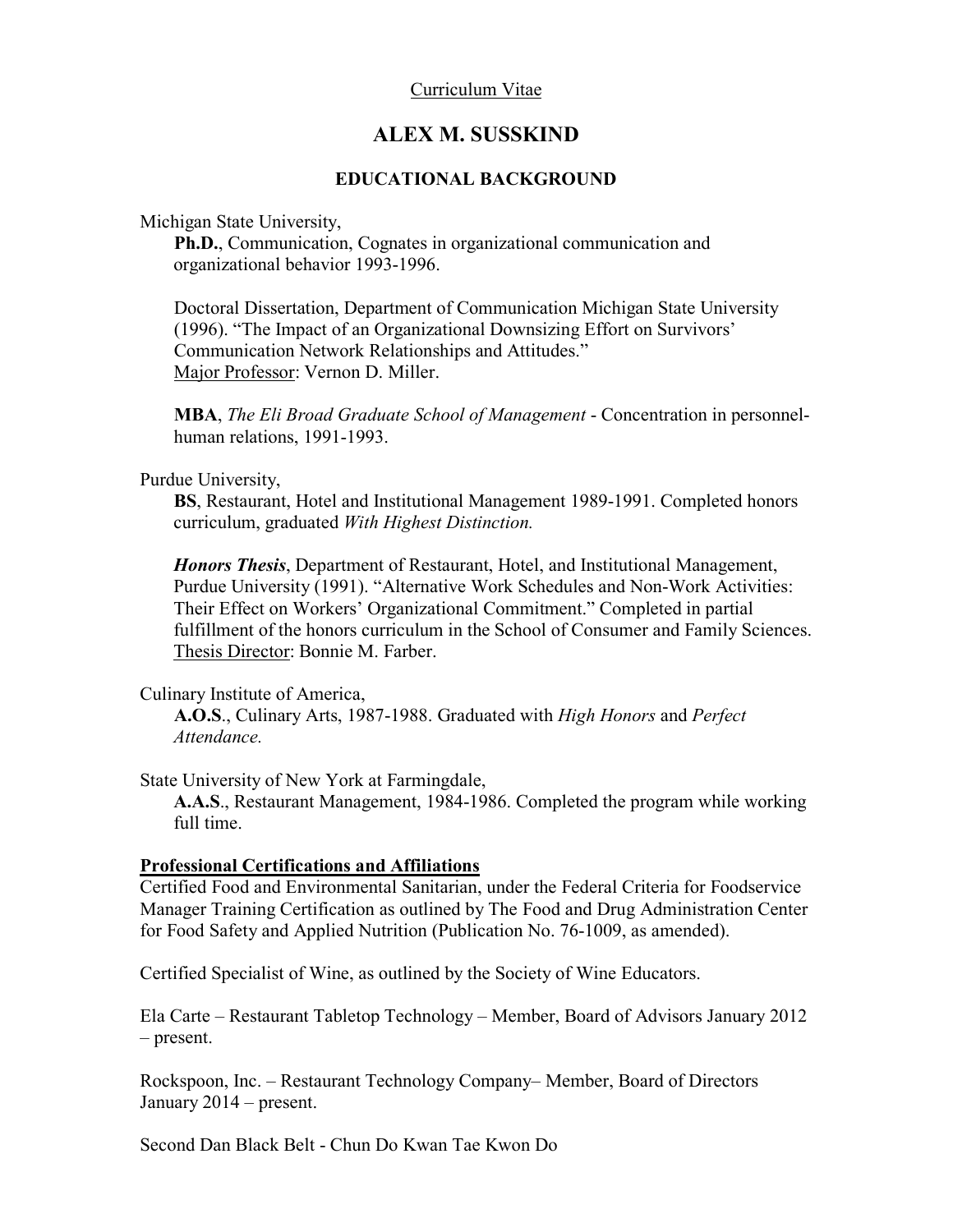### **PROFESSIONAL EXPERIENCE**

#### **Administrative Experience/Appointments**

Associate Dean for Academic Affairs, School of Hotel Administration, SC Johnson College of Business, January 2019 – present.

Director, Cornell Institute for Food and Beverage Management, March 2018 – present.

Director, Cornell University-Peking University Dual MBA-MMH program July 2019 – present.

Acting Director, Baker Graduate Program in Real Estate, July 2020 – present.

Co-Director, Business of Food Theme, SC Johnson College of Business, July 2017 – 2019.

Associate Director, Cornell Institute for Healthy Futures, December 2017 – 2018.

Speaker of the Faculty Senate, 2016 – 2017.

Academic Area Director, Hospitality, Facilities, and Operations Area, July 2008 – 2009.

#### **Teaching Experience**

Professor, School of Hotel Administration, SC Johnson College of Business Cornell University, 2019 – present.

Courses Taught: *Competitive Strategies for Hospitality Management* (HADM 7144) *Seminar in Leadership, Diversity, and Inclusion* (HADM 7960) *Dean's Distinguished Lecture Series Graduate Section* (HADM 6100) Associate Professor, School of Hotel Administration, Cornell University, 2004 – 2019. Courses Taught: *Introduction to Foodservice Operations* (HADM 1360) *Tactics and Strategies for Restaurant Management* (HADM 3360/6360) *Operational Analysis for Foodservice Management* (HADM 6930) *Restaurant Management* (HADM 3350, formerly 3305) *Growth and Development Processes for Multi-Unit Restaurants* (HADM 6631/6310) *Supply Chain Management Master Class* (HADM 608/ HADM 796) *Restaurant Management Master Class* (HADM 700/HADM 795) *Foodservice Management* (in Executive Education) *Service Excellence* (in Executive Education) *Planning for Profits* (in Executive Education) *Analytics, Tactics, and Strategies in Foodservice Management* (in Executive Education) *Strategic Management* (HADM 4410) *Competitive Strategies for Hospitality Management* (HADM 7144)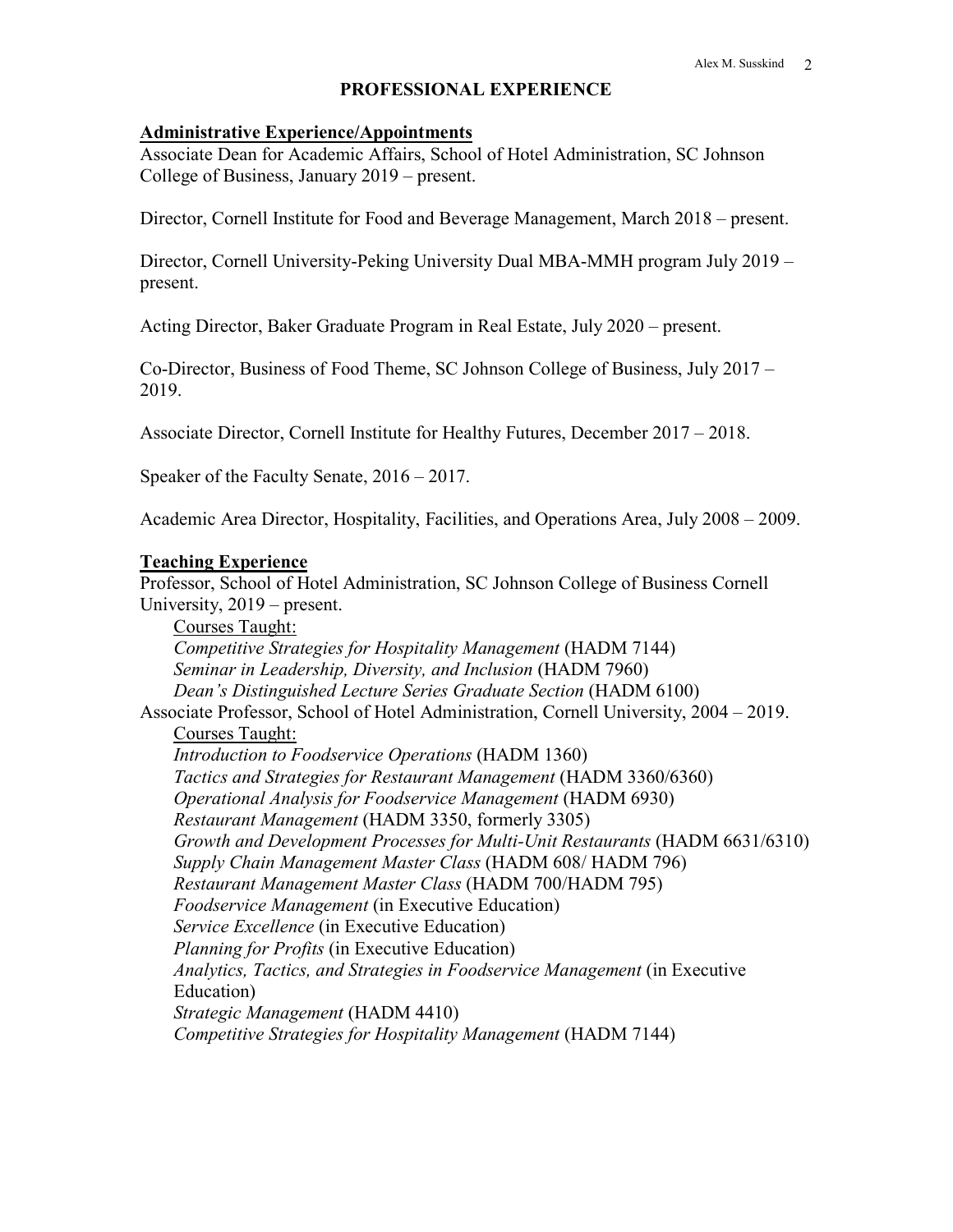### **Teaching Experience (continued):**

Assistant Professor, School of Hotel Administration, Cornell University, 1998 – 2004.

Appointed to the Graduate Faculty in the field of Hotel Administration Fall 1998. Appointed to the Graduate Faculty in the field of Communication Spring 1999. Courses Taught:

*Introduction to Foodservice Operations* (HADM 106/136) *Graduate Food and Beverage Management* (HADM 702/731) *Growth and Development Processes for Multi-Unit Restaurants* (HADM 699/631) *Food Service Operations Management* (HADM 633) *Foodservice Management* (in Executive Education)

Visiting Professor, Dedman School of Hospitality Administration, College of Business, Florida State University, Spring Semester 2011.

Courses Taught:

*International Wine and Culture* (HFT 2662)

*International Food and Culture* (HFT 2890)

Visiting Assistant Professor, Department of Communication, Michigan State University, Spring Semester 2000.

Course Taught:

*Organizational Communication II* (COM 915)

Assistant Professor, Department of Hospitality Administration, College of Business, Florida State University, 1996-1998.

Courses Taught:

*Food and Beverage Management* (FSS 4338)

*Strategic Management and Operations Analysis in Hospitality* (HFT 4294)

Visiting Lecturer, School of Hospitality Business, Michigan State University, 1995-1996.

Courses Taught:

*Special Topic: Training For Customer Service* (HB 491)

*Advanced Food Service Management* (HRI 435/HRI 485/HB 485)

Graduate Instructor, School of Hospitality Business, Michigan State University, 1991-1996.

Course Taught:

*Advanced Food Service Management* (HRI 435/HRI 485/HB 485)

*Special Topics in Theory and Research* (HRI 499/COM 399, interdepartmental) Graduate Instructor, Department of Communication, Michigan State University, 1993-1996.

Courses Taught:

*Organizational Communication I* (COM 815) – as Graduate Assistant to Dr. Miller *Groups and Dyadic Processes in Organizations* (COM 340)

*Organizational Communication* (COM 240)

Teaching and Research Assistant, Department of Restaurant, Hotel, and Institutional Management, Purdue University, 1989-1991.

Course Taught:

*Quantity Food Production Laboratory* (RHI 337/RHI 292)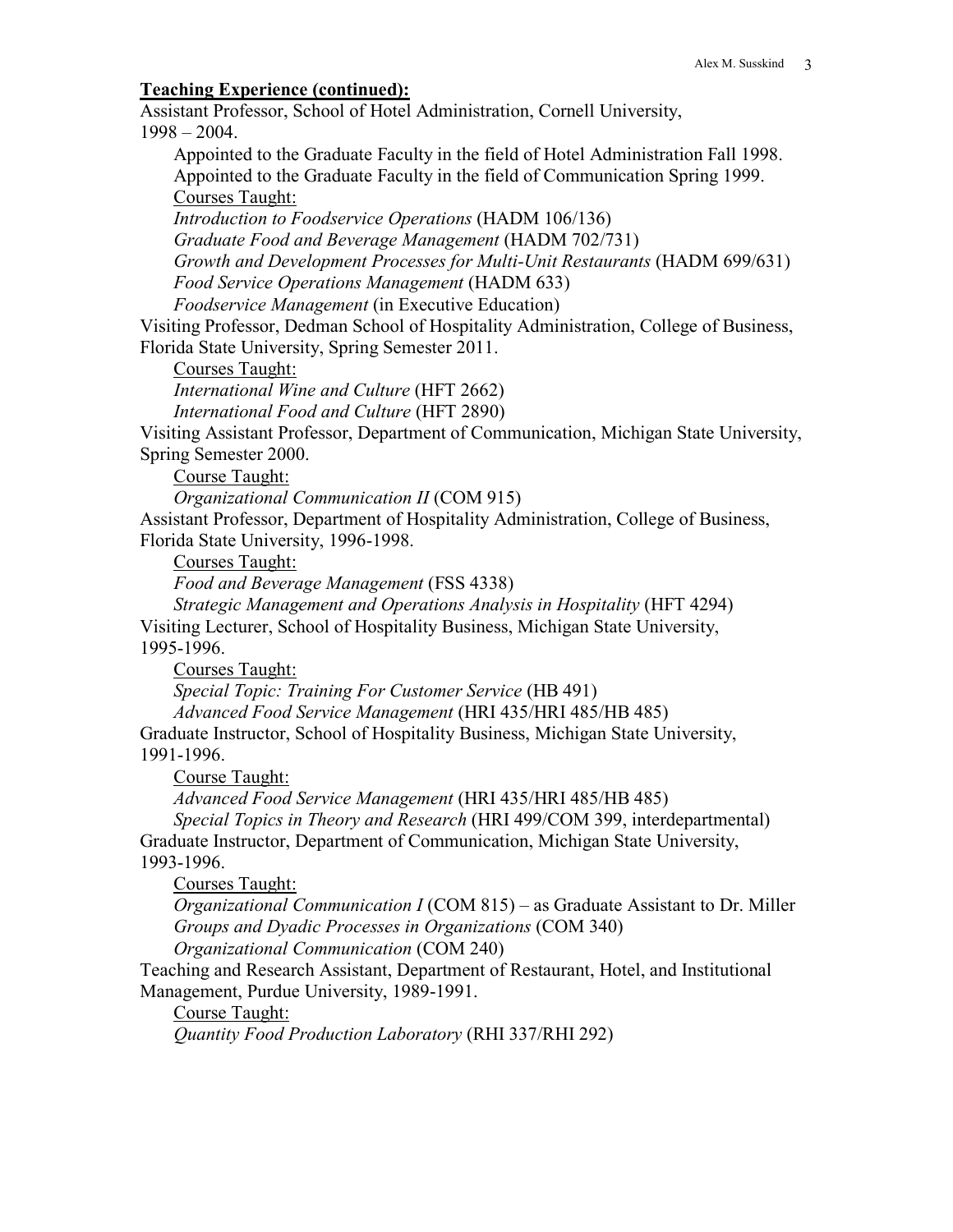# **Online Learning – Developed an online certificate program in Food and Beverage Management for eCornell (launched December 2017)**

# **Required courses:**

*Utilizing Income Statements and Operational Data* (HADM 601) *Optimizing Your Food and Beverage Menu* (HADM 602) with C. Stanley *Managing Your Food and Beverage Supply Chain* (HADM 603) with C. Stanley *Building Guest Loyalty* (HADM 604) *Leading your Team to Optimize Results*(HADM 605)

# **Three eCornell elective courses for the F & B certificate program (launched June 2019):**

*Operating a Profitable and Responsible Beverage Program* (HADM 606) by C. Stanley *Concept Development and Business Ideation* (HADM 607) *Catering and Special Events Management* (HADM 608) by C. Stanley

# **One eCornell course under development for the Cornell Institute of Healthy Futures Healthcare and Senior Living/Managed Care certificate program (expected launch summer/fall 2020):**

*Dining Innovations in Healthcare and Senior Living/Managed Care* (JCB 403)

# **Professional Memberships**

- Council on Hotel, Restaurant, and Institutional Education, 1994 present.
- International Communication Association, 1995 present.
- Academy of Management, 1994 present.
- American Association of Wine Economists, 2014 present.

# **RESEARCH AND PUBLICATION**

# **Refereed Publications in Discipline-Based Journals**

- John Cawley, Alex M. Susskind, and Barton Willage (2021). "Does Information Improve Consumer Knowledge? Evidence from a Randomized Experiment of Restaurant Menu Calorie Labels." *American Journal of Health Economics, 7 (4) 427-456.* **Authorship is listed alphabetically.**
- John Cawley, Alex M. Susskind, and Barton Willage (2020). "The Impact of Information Disclosure on Consumer Behavior: Evidence from a Randomized Field Experiment of Calorie Labels on Restaurant Menus." *Journal of Policy Analysis and Management, 39 (4),* 1020-1042. **Authorship is listed alphabetically.**
- Alex M. Susskind and Peggy Odom-Reed (2019). "Team Member's Centrality, Cohesion, Conflict, and Performance in Multi-University Geographically Distributed Project Teams." *Communication Research, 46 (2) 151-178.*
- Alex M. Susskind and Benjamin Curry (2016). "An Examination of Customers' Attitudes About Tabletop Technology In Full-Service Restaurants." *Service Science, 8(2),* 203–217.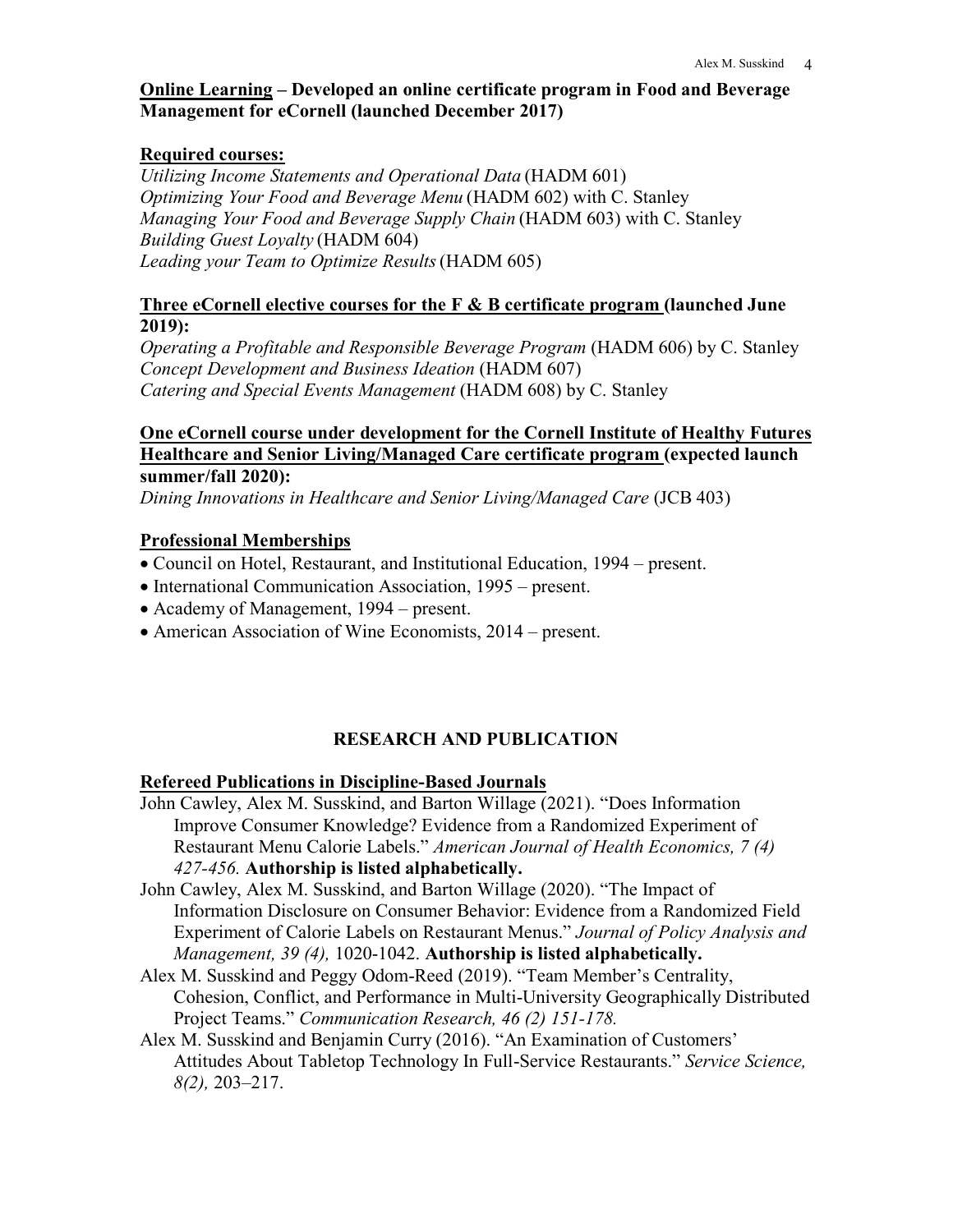#### **Refereed Publications in Discipline-Based Journals (continued):**

- Alex M. Susskind, Peggy Odom-Reed, and Anthony E. Viccari (2011). "Team Leaders and Team Members in Interorganizational Networks: An Examination of Structural Holes and Performance." *Communication Research, 38 (4), 384—396.*
- Alex M. Susskind (2007). "Downsizing Survivors' Communication Networks and Reactions: An Examination of Information Adequacy and Turnover Intentions." *Communication Research, 34 (2), 156-184*.
- Alex M. Susskind, Kristin Behfar, and Carl P. Borchgrevink (2006). "Exploring the Relationship Between Communication Network Structure and Perceived Team-Member Exchange Quality." In G.B. Graen (Ed.) *LMX leadership: Sharing network leadership, 4,* 119-136*.*
- Alex M. Susskind, Donald F. Schwartz, William D. Richards, and J. David Johnson, (2005). "Evolution and Diffusion of the Michigan State University Tradition of Organizational Communication Network Research." *Communication Studies, 56 (4),*  397-418.
- Alex M. Susskind (2004). "Internet Apprehensiveness: An Examination of Consumers' Internet Usage and Purchasing Behaviors Relating to Electronic Commerce." *Journal of Computer-Mediated Communication, 9 (3).* Available on-line at [http://www.ascusc.org./jcmc/vol9/issue3/susskind.html.](http://www.ascusc.org./jcmc/vol9/issue3/susskind.html)
- Alex M. Susskind, K. Michele Kacmar, and Carl P. Borchgrevink (2003). "Customer Service Providers' Attitudes Relating to Customer Service and Customer Satisfaction in the Customer-Server Exchange (CSX)." *Journal of Applied Psychology, 88(1)* 179-187*.*
- Alex M. Susskind (2000). "Efficacy and Outcome Expectations Related to Customer Complaints about Service Experiences." *Communication Research, 27 (3),* 353-378.
- Alex M. Susskind, Vernon D. Miller, and J. David Johnson (1998). "Downsizing and Structural Holes: Their Impact on Layoff Survivors' Perceptions of Organizational Chaos and Openness to Change." *Communication Research, 25 (1)* 30-65*.*

#### **Refereed Publications in Hospitality-Based Journals**

- Alex M. Susskind, Barton Willage, and John Cawley (under 1<sup>st</sup> revision). "The Impact of Restaurant Menu Calorie Labels on Restaurant Revenue and Profit: Evidence from a Randomized Controlled Trial." *Cornell Hospitality Quarterly.* October 2021.
- Aaron Adalja, Florine Livat, Bradley Rickard, and Alex M. Susskind (2021). "Old World and New World Sparkling Wines: Consumer Decisions and Insights for Retailers." *Cornell Hospitality Quarterly, 62 (3),* 346-356.
- Alex M. Susskind and Benjamin Curry (2019). "A Look at How Table Top Technology Influences Table Turn and Service Labor Usage in Table-service Restaurants." *Cornell Hospitality Quarterly, 60 (3),* 233-236*.*
- Alex M. Susskind, K. Michele Kacmar, and Carl P. Borchgrevink (2018). "The Relationship of Service Providers' Perceptions of Service Climate to Guest Satisfaction, Guest Return Intentions, and Firm Performance." *Cornell Hospitality Quarterly, 59 (4),* 390-396.

 **Reprinted in:** Alex M. Susskind and Mark Maynard-Parisi (2019). "*The Next Frontier of Restaurant Management: Harnessing Data to Improve Guest Service and Enhance the Employee Experience*." Cornell University Press: Ithaca, NY.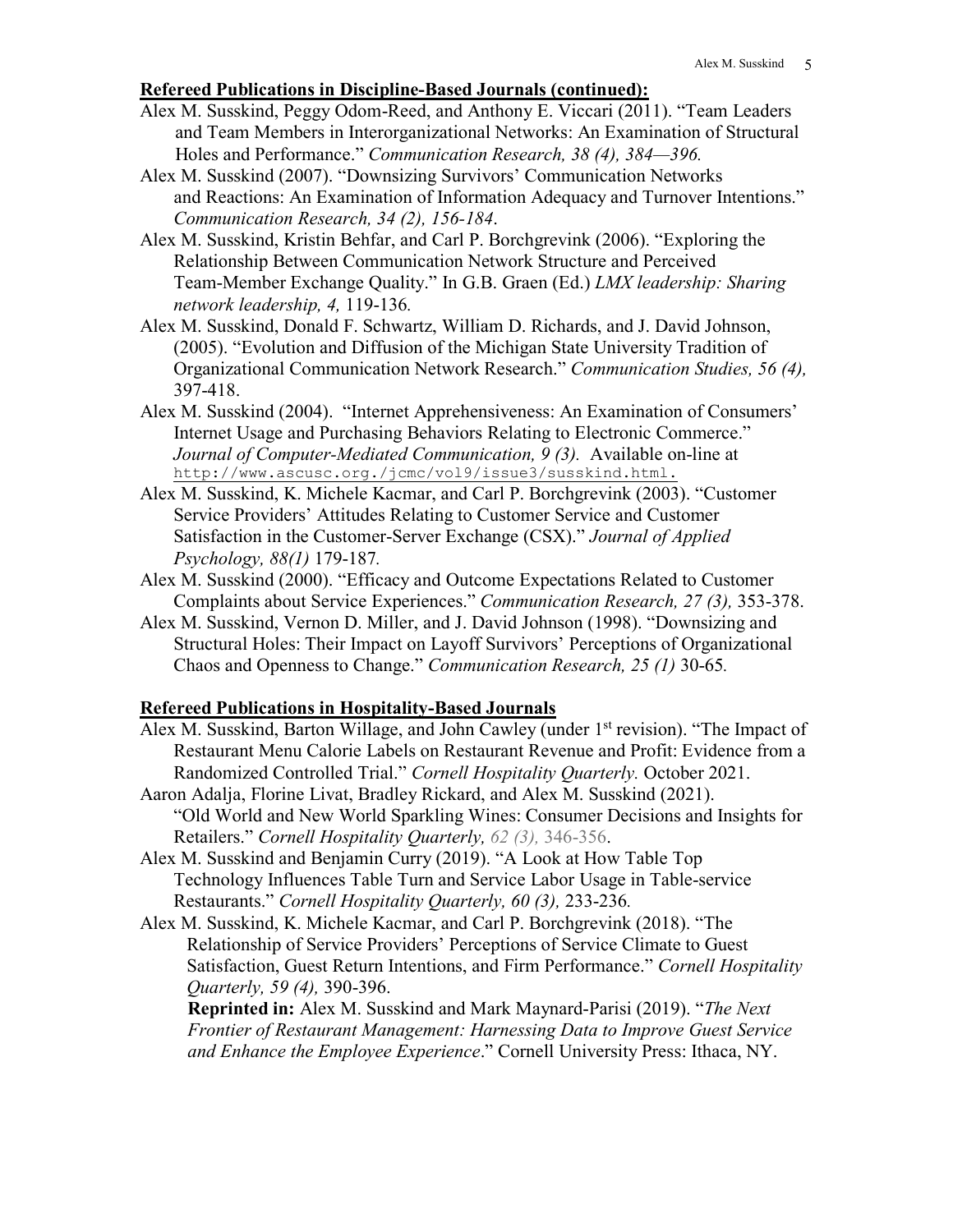# **Refereed Publications in Hospitality-Based Journals (continued):**

- Meehee Cho, Mark A. Bonn, Alex M. Susskind, and Larry Giunipero (2018). "Restaurant Relationship Structure with Suppliers and Responsiveness: Moderating Effects of Information Technology Adoption and Trust." *International Journal of Contemporary Hospitality Management, 30 (9), 1-15.*
- Alex M. Susskind, K. Michele Kacmar, and Carl P. Borchgrevink (2018). Guest-Server-Exchange Model (GSX) and Organizational Performance: A Look at the Connection Between Service Climate and Unit-Level Sales In Multiunit Restaurants." *Journal of Hospitality and Tourism Research, 42 (1),* 100-110. **Awarded "JHTR Best Paper Award 2017" by ICHRIE.**
- Alex M. Susskind, Mark A. Bonn, H. Leslie Furr, and Benjamin Lawrence (2016). "A Review of Regional Contrasts in Consumers' Attitudes and Behavior Following the BP Oil Spill." *Cornell Hospitality Quarterly, 57 (1), 66-81.*
- Alex M. Susskind (2015). "Communication Richness: Why Some Guests Complaints Go Right to the Top—and Others Do Not." *Cornell Hospitality Quarterly, 56 (3) 320-331.*

**Reprinted in:** Alex M. Susskind and Mark Maynard-Parisi (2019). "*The Next Frontier of Restaurant Management: Harnessing Data to Improve Guest Service and Enhance the Employee Experience*." Cornell University Press: Ithaca, NY.

- Alex M. Susskind (2014). "Guests' Reactions to In-room Sustainability Initiatives: A Look at Product Performance and Guest Satisfaction." *Cornell Hospitality Quarterly, 55 (3) 1-11.*
- Alex M. Susskind, Robert A. Brymer, Woo Gon Kim, Hae Young Lee, and Sean A. Way (2014). "Attitudes and Perceptions Toward Affirmative Action Programs: An Application of Institutional Theory." *International Journal of Hospitality Management, 41, 38-48.*
- Alex M. Susskind and Anthony E. Viccari (2011). "A Look at the Relationship Between Service Failures, Guest Satisfaction, and Repatronage Intentions of Casual Dining Guests." *Cornell Hospitality Quarterly, 52 (4), 438-444.* **Reprinted in:** Alex M. Susskind and Mark Maynard-Parisi (2019). "*The Next Frontier of Restaurant Management: Harnessing Data to Improve Guest Service and Enhance the Employee Experience*." Cornell University Press: Ithaca, NY.
- Alex M. Susskind (2010). "Guest Service Management and Processes in Restaurants: What Have We Learned in 50 Years?" *Cornell Hospitality Quarterly, 51 (4), 479- 482.*
- Alex M. Susskind, and Michael A. Stefanone (2010). "Internet Apprehensiveness: An examination of on-line information seeking and purchasing behavior." *Journal of Hospitality and Tourism Technology, 1(1), 5-29.*
- Alex M. Susskind, K. Michele Kacmar, and Carl P. Borchgrevink (2007). "How Organizational Standards and Coworker Support Improve Restaurant Service." *Cornell Hotel and Restaurant Administration Quarterly, 48 (4) 370-379.* **Reprinted in:** In C. Enz and J. Harrison (Eds.) (2011). *The Cornell Handbook of Applied Hospitality Strategy.* Beverly Hills, CA: Sage. Pp 705-715. **Reprinted in:** Alex M. Susskind and Mark Maynard-Parisi (2019). "*The Next Frontier of Restaurant Management: Harnessing Data to Improve Guest Service*
- *and Enhance the Employee Experience*." Cornell University Press: Ithaca, NY. Carl P. Borchgrevink, Michael P. Sciarini, and Alex M. Susskind (2007). "Hot Beverages at Quick Service Restaurant (QSR) Drive-Thru Windows." *Journal of Hospitality and Tourism Management, 14 (1) 37-46.*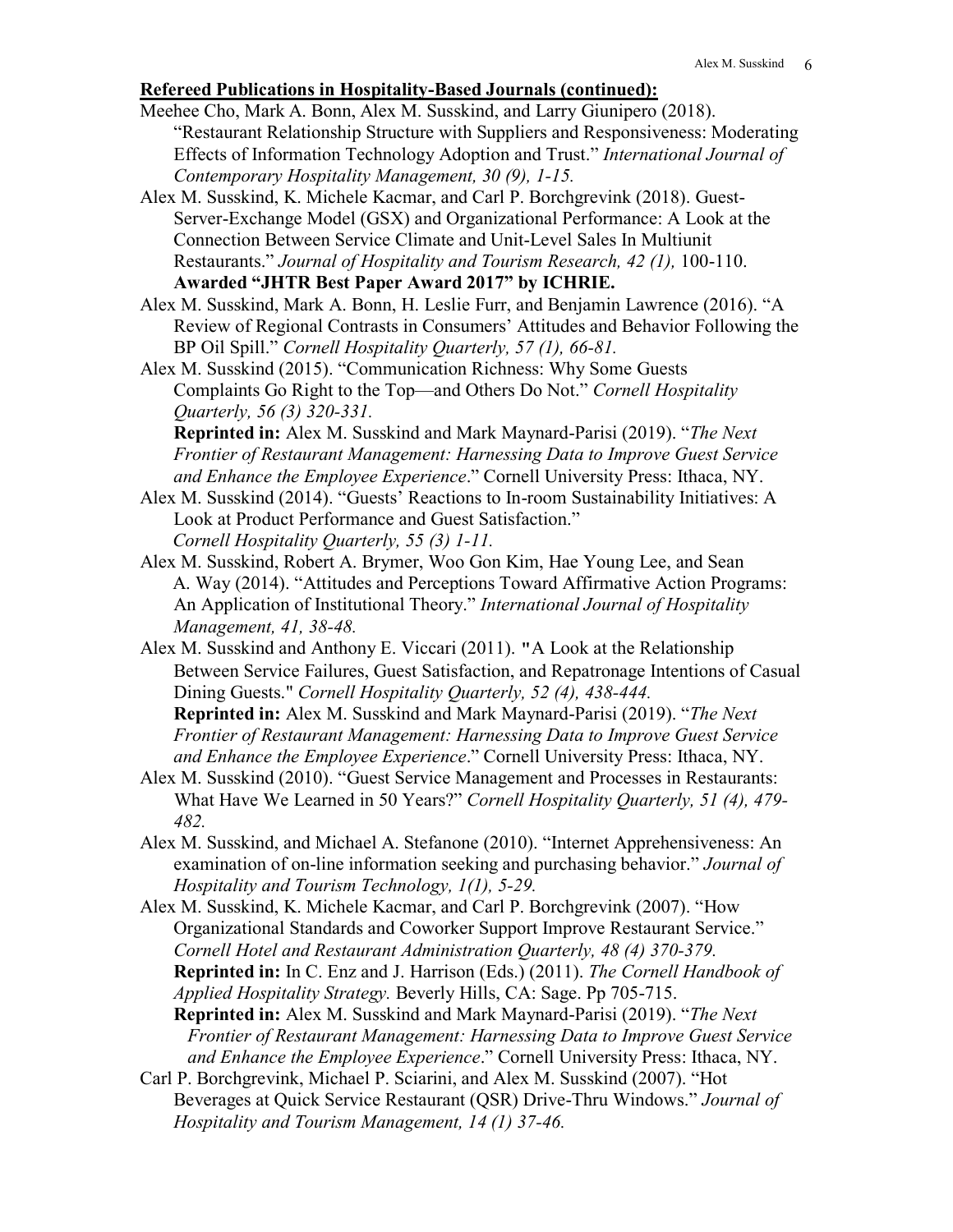# **Refereed Publications in Hospitality-Based Journals (continued):**

- Carl P. Borchgrevink and Alex M. Susskind (2006). "Consumer Acceptance of Server Recommendations." *International Journal of Hospitality and Tourism Administration, 7 (4),* 21-41*.*
- Alex M. Susskind (2005). "A Content Analysis of Consumer Complaints, Remedies, and Repatronage Intentions Regarding Dissatisfying Service Experiences." *Journal of Hospitality and Tourism Research, 29 (2),* 150-169*.*
- Alex M. Susskind, Eriko Tsuchiya, and Dennis Reynolds (2004). "An Evaluation of Guests' Preferred Incentives to Shift Time-Variable Demand in Restaurants." *Cornell Hotel and Restaurant Administration Quarterly, 45 (1),* 68-84.
- Alex M. Susskind (2004). "Consumer Frustration in the Customer-Server Exchange (CSX): The Role of Complaint Attitudes and Information Sufficiency Related to Service Failures." *Journal of Hospitality and Tourism Research, 28 (1),* 21-43.
- Alex M. Susskind, Mark A. Bonn, and Chekitan S. Dev (2003). "To Look or Book: An Examination of Consumers' Apprehensiveness Toward Internet Use." *Journal of Travel Research, 41 (1),* 256-264.
- Alex M. Susskind (2002). "I Told You So! Restaurant Customers' of Word-of-Mouth Communication Patterns." *Cornell Hotel and Restaurant Administration Quarterly, 43 (2),* 75-85.
- Alex M. Susskind and Edwin Chan (2000). "How Restaurant Features Affect Check Averages: A Study of the Toronto Restaurant Market." *Cornell Hotel and Restaurant Administration Quarterly, 41, (6),* 56-63.
- Alex M. Susskind, Carl P. Borchgrevink, Robert A. Brymer, and K. Michele Kacmar (2000). "Customer Service Behavior and Attitudes Among Hotel Managers: A Look at Perceived Support Functions, Standards for Service, and Service Process Outcomes." *Journal of Hospitality and Tourism Research, 24 (3),* 374-398.
- Alex M. Susskind, Carl P. Borchgrevink, K. Michele Kacmar, and Robert A. Brymer (2000). "Customer Service Employees' Behavioral Intentions and Attitudes: An Examination of Construct Validity and a Path Model." *The International Journal of Hospitality Management, 19 (1),* 53-77.
- Alex M. Susskind (1999/2000). "Perceptions of Government Regulation in Service-Based Organizations: An Examination of Hotel Managers' Reactions to the Americans With Disabilities Act of 1990 (ADA) in the Workplace." *Journal of Applied Hospitality Research, 2 (2).*
- Alex M. Susskind and Carl P. Borchgrevink (1999). "Team-Based Interaction in the Foodservice Laboratory: An Exploratory Model of Team-Member-Exchange, Composition, Cohesion, and Performance." *The Journal of Hospitality and Tourism Education, 10 (4)*, 22-29.
- Mark A. Bonn, H. Leslie Furr, and Alex M. Susskind (1999). "Predicting a Behavioral Profile for Pleasure Travels on the Basis of Internet Use Segmentation." *Journal of Travel Research, 37 (May),* 333-340. **Authorship is listed alphabetically.**
- Carl P. Borchgrevink, Alex M. Susskind, and John M. Tarras (1999). "Customer Preferred Hot Beverage Temperatures." *Journal of Food Quality and Preference, 10 (2)*, 117-121.
- Carl P. Borchgrevink and Alex M. Susskind (1998/1999). "Beverage Communication at Mid-priced, Casual Theme Restaurants: Guest Experiences and Preferences." *Praxis: The Journal of Applied Hospitality Management, 1 (2)*, 92-116. **Authorship is listed alphabetically.**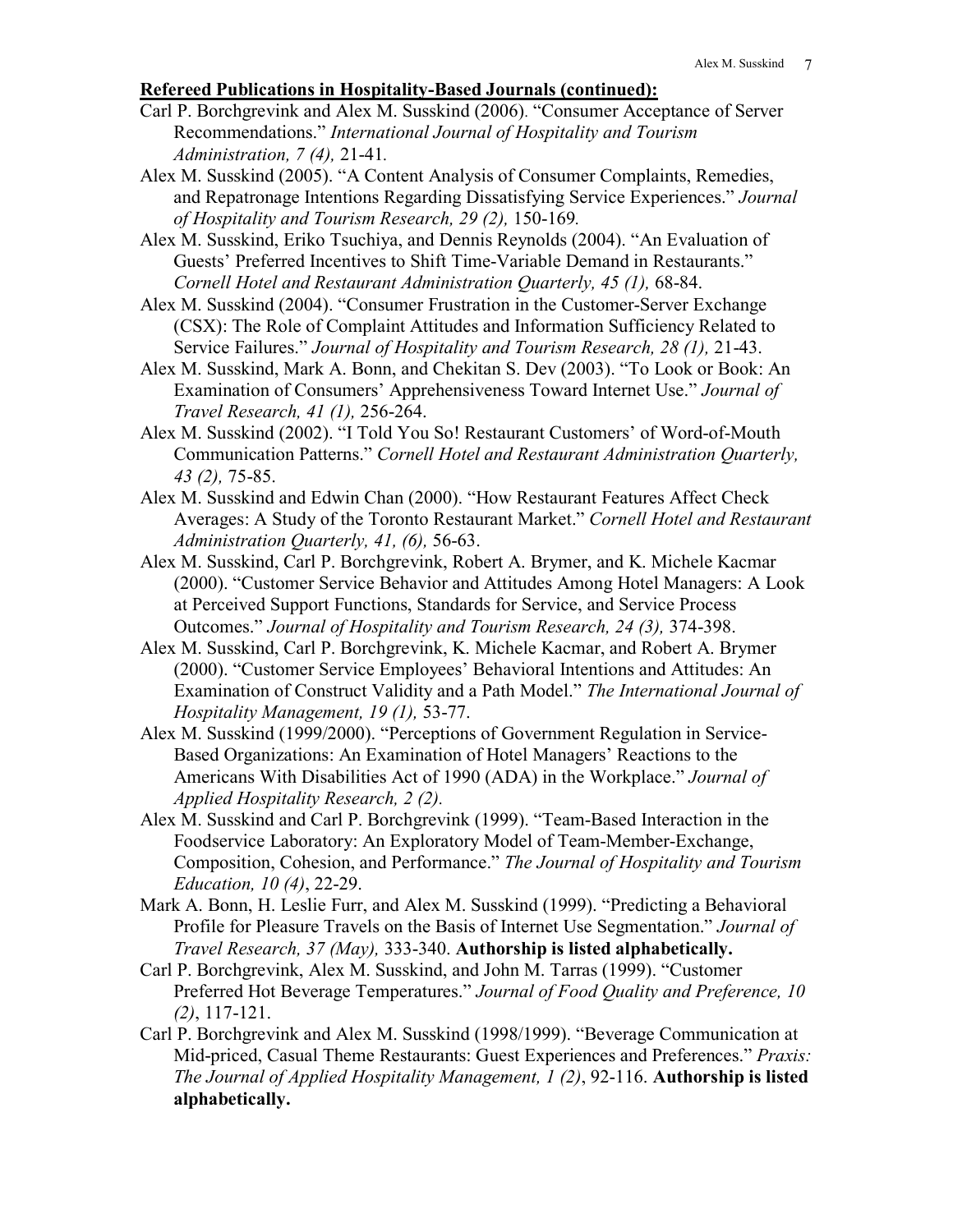# **Refereed Publications in Hospitality-Based Journals (continued):**

- Mark A. Bonn, H. Leslie Furr, and Alex M. Susskind (1998). "Using The Internet as a Pleasure Planning Tool: An Examination of the Socio-Demographic and Behavioral Characteristics Among Internet Users and Non-Users." *Journal of Hospitality and Tourism Research, 22 (3),* 303-317*.* **Authorship is listed alphabetically**.
- Carl P. Borchgrevink and Alex M. Susskind (1998). "Micro-Brewed Beer and the Patrons of Mid-Priced, Casual Restaurants." *Journal of Hospitality and Leisure Marketing*, *5 (2/3),* 115-129.
- Carl P. Borchgrevink, Ronald F. Cichy, and Alex M. Susskind (1997). "Lean and Mean Do Not Equal Profitable and Hospitable." *Florida International University Review, 15 (2),* 17-25*.*
- Carl P. Borchgrevink and Alex M. Susskind (1996). "Beverage Communication: A Pilot Study of the Experiences and Preferences of Restaurant Customers." *The Hospitality and Tourism Educator, 8 (1),* 19-23.
- Carl P. Borchgrevink and Alex M. Susskind (1996). "The Validity of the Hinkin and Schriesheim Power Scales and Superior-Subordinate Power Relationships within Hospitality." *Hospitality Research Journal*, *20 (1)*, 39-55.

# **Cornell Center for Hospitality Research Reports and Content, and other Research Reports**

Aaron Adalja, Florine Livat, Bradley Rickard, and Alex Susskind. "Old World and New World Sparkling Wines: Consumer Decisions and Insights for Retailers." *American Association of Wine Economists Working Paper Series*. September 20, 2020

John Cawley, Alex M. Susskind, and Barton Willage. "Does Information Disclosure Improve Consumer Knowledge? Evidence from a Randomized Experiment of Restaurant Menu Calorie Labels." *NBER Working Paper Series,* National Bureau of Economics Research, Cambridge, MA, Working Paper w27126, May 2020.

John Cawley, Alex M. Susskind, and Barton Willage. "The Impact of Information Disclosure on Consumer Behavior: Evidence from a Randomized Field Experiment of Calorie Labels on Restaurant Menus." *NBER Working Paper Series,* National Bureau of Economics Research, Cambridge, MA, Working Paper w24889, August 2018.

Alex M. Susskind, Ozias A. Moore, and K. Michele Kacmar. "Organizational Downsizing: A Longitudinal Examination of Layoff Survivors' Communication Networks and Performance." *Cornell Hospitality Report*, Vol. 18, No. 13, March 2018.

Alex M. Susskind. "The Food Service Industry: The Best of Times, The Worst of Times." *Cornell Hospitality Report*, Vol. 17, No. 16, June 2017.

Ozias A. Moore, Alex M. Susskind, and Beth A. Livingston. "Do You Look Like Me? How Bias Effects Affirmative Action in Hiring." *Cornell Hospitality Report*, Vol. 16, No. 27, November 2016.

Alex M. Susskind and Benjamin Curry. "The Influence of Table Top Technology on Table Turn, Service Labor Usage, and Average Check in Full-Service Restaurants." *Cornell Hospitality Report*, Vol. 16, No. 15, October 2016.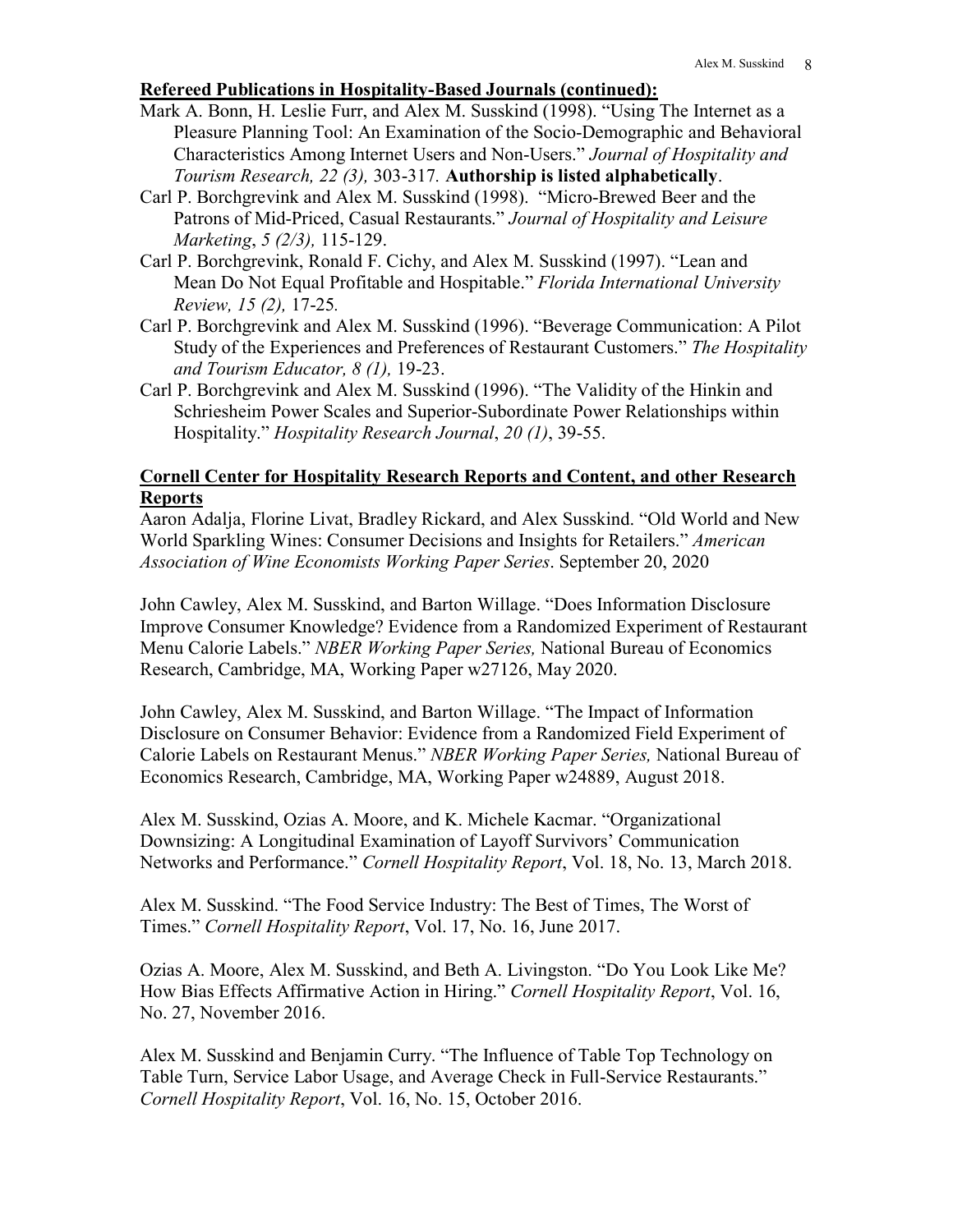# **Cornell Center for Hospitality Research Reports and Content, and other Research Reports (continued):**

Alex M. Susskind, Saqib Awan, Ron Parikh, and Rajat Suri. "Guest's Reactions to Table Top Technology in Full-service Restaurants." *Cornell Hospitality Report*, Vol. 15, No. 18, October 2015.

Alex M. Susskind, Mark A. Bonn, and Benjamin C. Lawrence. "Consumer's Reactions to the 2010 Horizon Deep Water Oil Spill in the Gulf of Mexico: A Look at Travelers' Perceptions of Environmental Impact, Consumer's Travel Intentions, and Corporate Credibility." *Cornell Hospitality Report*, Vol. 15, No. 10, October 2015.

Alex Susskind and Rohit Verma. "Hotel Guests' Reactions to Guest Room Sustainability Initiatives." *Cornell Hospitality Report*, Vol. 11, No. 6, March 2011.

Sean A. Way, Bill Carroll, Alex M. Susskind, and Joe C.Y. Leng. "The Impact of Health Insurance on Employee Job Anxiety, Withdrawal Behaviors, and Task Performance." *Cornell Hospitality Report*, Vol. 11, No. 1, January 2011.

Alex M. Susskind. "Sustaining the Right Balance Dispelling Myths About Green Initiatives for Hospitality and Gaming." Originally broadcast in March 2010.

Alex M. Susskind. "Complaint Communication: How Complaint Severity and Service Recovery Influence Guests' Preferences and Attitudes." *Cornell Hospitality Report*, Vol. 8, No. 7, April 2008.

Alex M. Susskind. "Restoring Workplace Communication Networks after Downsizing: The Effects of Time on Information Flow and Turnover Intentions." *Cornell Hospitality Report*, Vol. 8, No. 2, January 2008.

Alex M. Susskind, K. Michele Kacmar, and Carl P. Borchgrevink. "The Effects of Organizational Standards and Support Functions on Guest Service and Guest Satisfaction in Restaurants." *Cornell Hospitality Report*, Vol. 6, No 14, November 2006.

Alex M. Susskind. "An Examination of Guest Complaints and Complaint Communication Channels: The Medium Does Matter!" *Cornell Hospitality Report*, Vol. 6, No 14, November 2006.

# **Books**

Alex M. Susskind and Mark Maynard-Parisi (2019). "*The Next Frontier of Restaurant Management: Harnessing Data to Improve Guest Service and Enhance the Employee Experience*." Cornell Hospitality Management Best Practices Series (series edited by Chekitan Dev). Cornell University Press: Ithaca, NY. Released June 15, 2019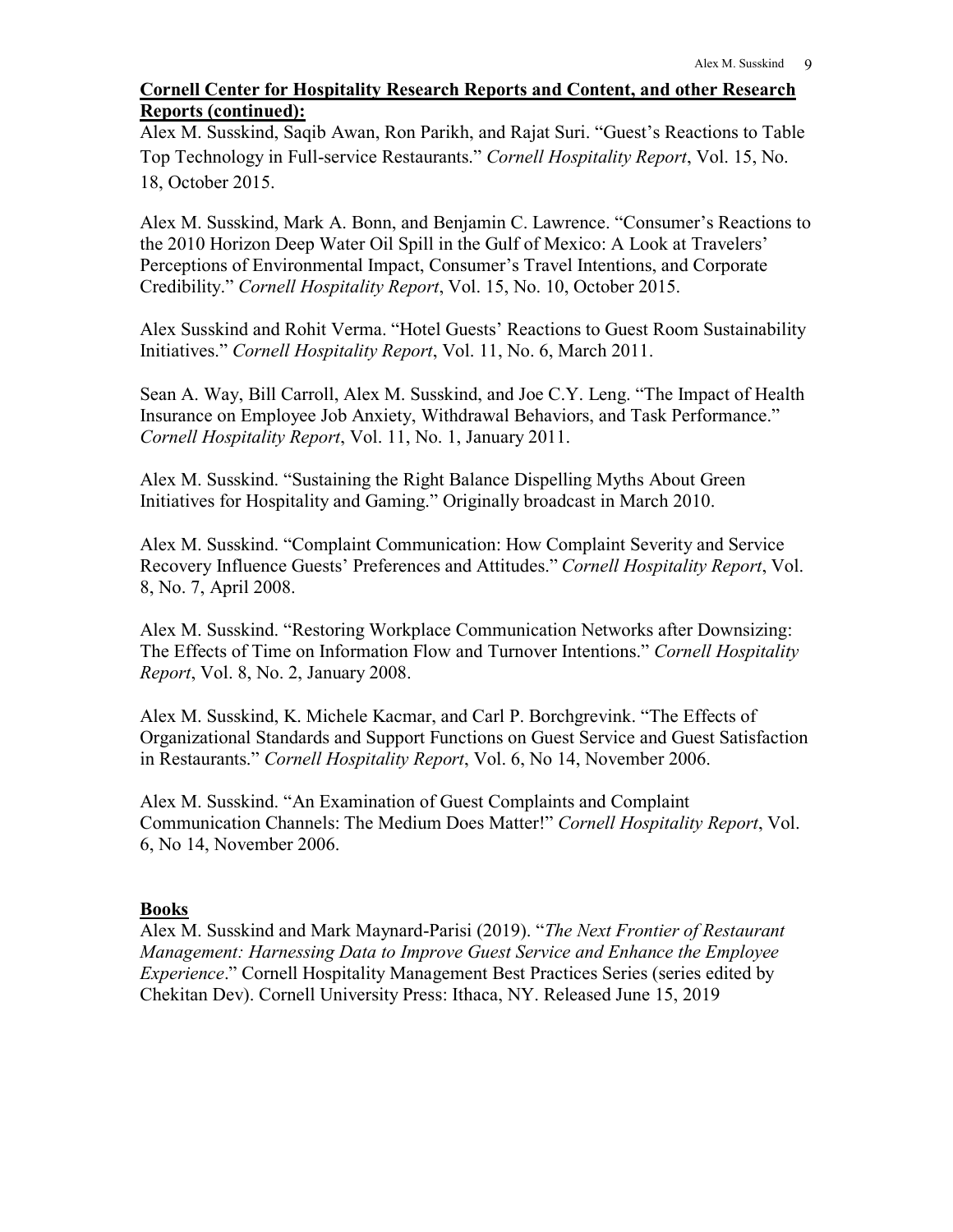### **Book Chapters**

- Alex M. Susskind (2015). "Communication in Service Encounters." In C. Berger & M. Roloff (Eds.) *The International Encyclopedia of Interpersonal Communication*. International Communication Association and Wiley: Washington DC.
- Alex M. Susskind (2011). "Cultures and the Implementation of Strategy." In C. Enz and J. Harrison (Eds.) *The Cornell Handbook of Applied Hospitality Strategy.* Beverly Hills, CA: Sage.
- Alex M. Susskind and Rupert L.L. Spies (2011). "Focus on Finance: Aiming For Restaurant Success." In M. Sturman, J. Corgel, and R. Verma (Eds.) *The Cornell School of Hotel Administration on Hospitality: Cutting Edge Thinking and Practice.* New York: Wiley.
- Alex M. Susskind (2011). "The Business of Culinary Arts and Food Service," In C. Loss (Ed.) *Introduction to the Culinary Arts and Sciences*: Hyde Park, NY, Culinary Institute of America.
- Alex M. Susskind (2005). "Customer Service," In A. Pizam (Ed.) *International Encyclopedia of Hospitality Management:* Oxford: Elsevier.
- Alex M. Susskind (2005). "Employee Satisfaction," In A. Pizam (Ed.) *International Encyclopedia of Hospitality Management:* Oxford: Elsevier.
- Gabriele Piccoli and Alex M. Susskind (2005). "Customer Relationship Management," In A. Pizam (Ed.) *International Encyclopedia of Hospitality Management*: Oxford: Elsevier.
- Alex M. Susskind, Rupert Spies, and Michael Roman (2001). "A Survey of the Commercial Catering Business: Issues for the 2000 and Beyond," *CaterSource Journal, 58,* 22-23.
- Alex M. Susskind (1999). "The Service Management Perspective." In Carl P. Borchgrevink (Ed.), *Perspectives on the Hospitality Industry: An Introduction to Hospitality Management.* Dubuque, IA: Kendall/Hunt Publishing.
- William Y. Jiang and Alex M. Susskind, (1997). "Human Resource Management: Challenges for the Hospitality and Tourism Industries." Richard Teare, Bonnie Farber, and Graham Brown (Eds.), *The Global Directions: New Strategies for Hospitality and Tourism* (pp. 169-192). London, England: Cassel.

# **Refereed Conference Presentations/Activity**

- "The Impact of Information Disclosure on Consumer Behavior: Do Calorie Labels on Restaurant Menus Influence Beverage Choice?" American Association of Wine Economists Annual Conference. June 2018, Ithaca, NY (coauthored with John Cawley and Barton Willage).
- "Layoff Survivors' Workplace Communication Networks and Performance During an Organizational Downsizing: A Mediated Longitudinal Analysis." Annual Conference of the International Communication Association, May 2018, Prague, Czech Republic (coauthored with Ozias A. Moore and K. Michele [Micki] Kacmar).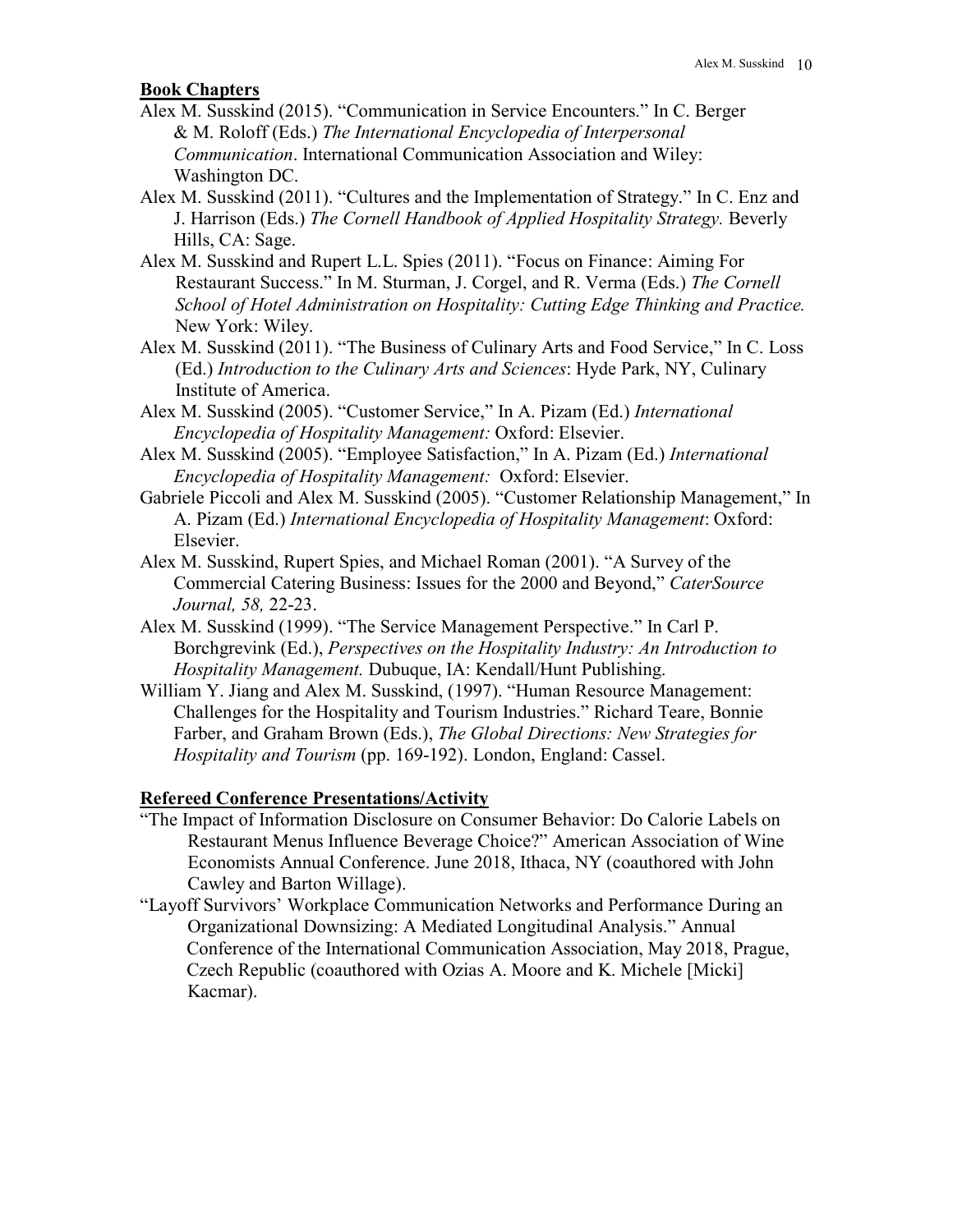# **Refereed Conference Presentations/Activity (continued):**

- "The Impact of Information on Consumer Choice: Results From a Randomized Field Experiment of Calorie Labels on Restaurant Menus." 25th *Seoul Journal of Economics* International Symposium on "Health Economics," University of Seoul December 18, 2017 (coauthored with John Cawley).
- "Using Data and Technology to Build the Digital Guest Experience and Understand Customer Relationship Management in the Hospitality Business." Cornell Hospitality Research Summit, Ithaca, NY October 6, 2017, (coauthored with James Park, Andrew Robbins, and Matt d'Arbeloff).
- "The Impact of Restaurant Menu Calorie Labels on Food Choice." University of Pennsylvania Conference on Behavioral Economics & Health: December 6, 2016
- "Layoff Survivors' Reactions: A Longitudinal Examination of Communication Networks and Performance." Southern Management Association Meeting, October 2016, Charlotte, NC. (coauthored with Ozias A. Moore).
- "The Impact of Restaurant Menu Calorie Labels on Food Choice." Cornell Institute for Healthy Futures Research Summit, Ithaca, NY. October 2016, (coauthored with John Cawley).
- "The Impact of Restaurant Menu Calorie Labels on Food Choice." American Society of Health Economists Sixth Biennial Conference, June 13, 2016, Philadelphia, PA. (coauthored with John Cawley).
- Cluster Chair for the Hospitality, Tourism, and Healthcare Track, Annual Meeting of INFORMS November 2015, Philadelphia, PA
- "Using Technology to Enhance Guest Experiences and Performance in Hospitality Management." Session Chair, Annual Meeting of INFORMS November 2015, Philadelphia, PA.
- "The Connection Between Restaurant Performance and Customer-facing Technology." Annual Meeting of INFORMS November 2015, Philadelphia, PA.
- "Do as I Do, Not as I Say: A Look at Bias in Hiring Among Human Resource Professionals." Annual Meeting of the Southern Management Association. November 2014, Savannah, GA (coauthored with Ozias Moore and Sean Way).
- "The Three A's of Tabletop Technology." Cornell Hospitality Research Summit. October 2014, Ithaca, NY.
- "Decoding the Mystery of Wine Clubs: A Look at Characteristics, Composition, and Outcomes." American Association of Wine Economists Annual Conference. June 2014, Walla Walla, WA (coauthored with Ben Lawrence and Gary Thompson).
- "Guests' Reactions to In-room Sustainability Initiatives: A Look at Product Performance and Guest Satisfaction. Cornell Hospitality Research Summit. October 2010.
- "Do Liaisons Have a Role in Teams? Examining the Performance Implications of Liaisons in Inter-Organizational Networks," Annual Conference of the International Communication Association, May 2004, New Orleans, LA. (coauthored with Peggy R. Odom and Denney G Rutherford).
- "Customer Complaints, Consumer Frustration, and Organizational Complaint Objects: The Medium Does Matter," Annual Conference of the Academy of Management, August 2004, New Orleans, LA.
- "I Told You So! An Analysis of Word-of-Mouth Communication Resulting From Dissatisfying Service Experiences," Annual Conference of the International Communication Association, July 2002, Seoul, Korea.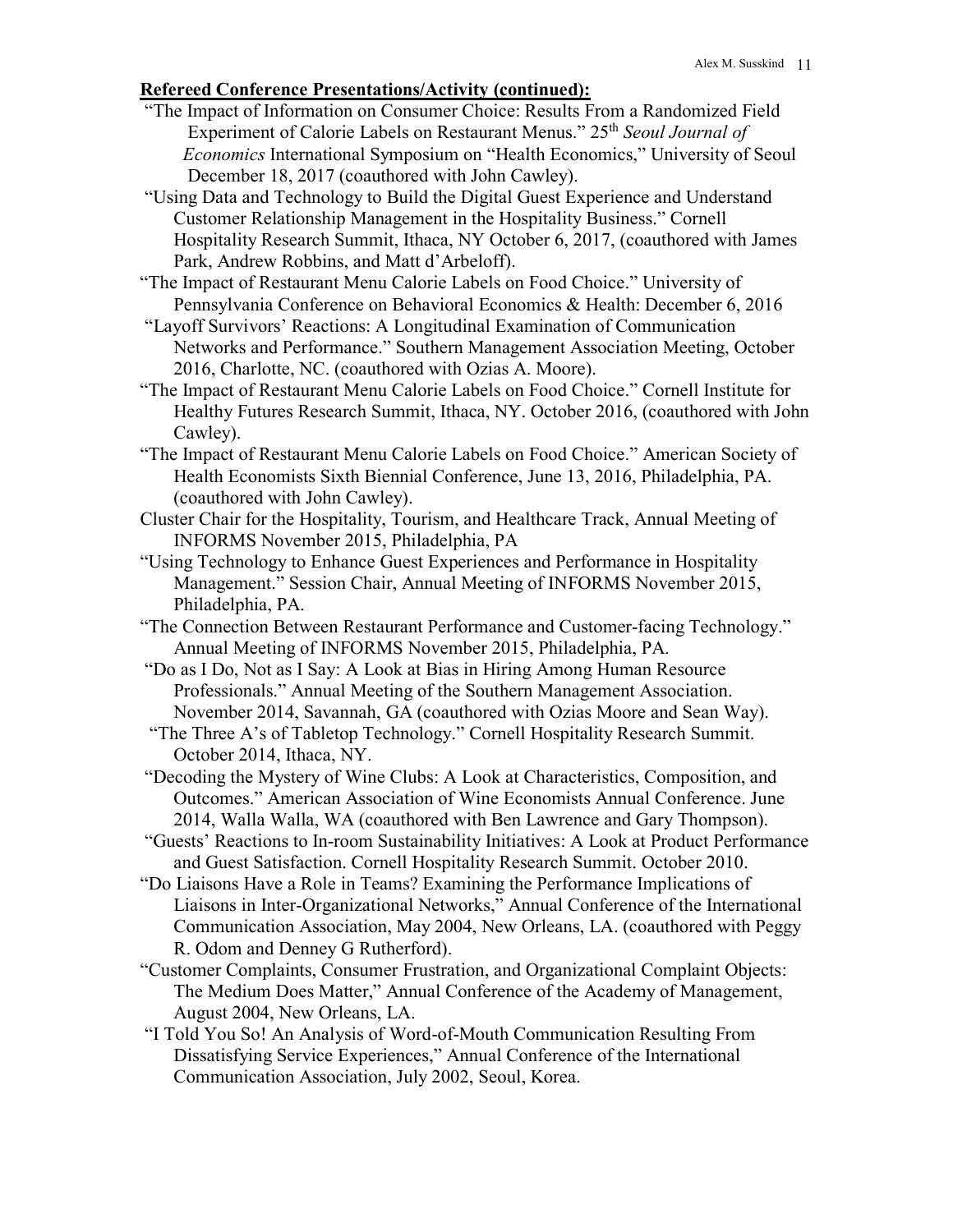# **Refereed Conference Presentations/Activity (continued):**

- "A Pair of Book Ends: Exploring he Development and History of Communication Network Research Michigan State University," Annual Sunbelt Conference of the International Network for Social Network Analysis, February 2002, New Orleans, LA (co-authored with Donald F. Schwartz, William D. Richards, and J. David Johnson).
- "Communication Network Centrality and Downsizing: A Look at Information Flow and Turnover Intentions Over Time," Annual Conference of the International Communication Association, May 2001, Washington, D.C.
- "Exploring the Relationship Between Communication Network Structure and Perceived Team-Member Exchange Quality." Annual Sunbelt Conference of the International Network for Social Network Analysis, April 2000, Vancouver, British Columbia (coauthored with Kristin Jackson).
- "Internet Apprehension: The Development of a Theoretical Model." Annual Conference of the International Communication Association, June 2000, Acapulco, Mexico (coauthored with Michael Stefanone).
- "Uncovering the Micro-Macro Link: An Examination of Communication Network Relationships, Teamwork Dimensions and Performance among Multi-University Project Teams." Annual Conference of the National Communication Association (formerly the Speech Communication Association), 1999, Chicago, Illinois.
- "Structural Holes: An Expansion of Burt's Arguments." Annual Conference of the Speech Communication Association, 1996, San Diego, California (co-authored with Vernon D. Miller and J. David Johnson).
- "The Impact of Interviewer Behavior and Reputation on Interviewees," Annual Conference of the International Communication Association, 1996, Chicago, Illinois. (co-authored with Vernon D. Miller and Kenneth J. Levine).
- "A Communication Approach to the Selection and Use of Instructional Media in Training: Not Only the Medium Matters!" Organizational Communication Mini-Conference, 1995, Michigan State University, East Lansing, Michigan.
- "The Effects of Work Schedule and Non-Work Activities on the Organizational Commitment of Hotel Employees." Annual Conference of the Council on Hotel, Restaurant, and Institutional Education, 1992, Orlando, Florida.

#### **Invited Conference Presentations/Activity:**

- "The Impact of Restaurant Menu Calorie Labels on Food Choice." Princeton University Notestein Seminar, October 24, 2016, Princeton, NJ (coauthored with and presented by John Cawley).
- "A Systems View of Service Quality and Consumer Complaints." As featured keynote speaker, The Food Systems Global Summit sponsored by the Cornell Institute for Food Systems. October 2015, Ithaca , NY
- "Restaurant Technology" Panel moderator and discussant at the Food and Beverage Management Entrepreneurship Roundtable. October 2015, Ithaca , NY
- "Fresh Food, Fast" Panel moderator at Hotel Ezra Cornell. March 2014.
- "Sustainability in the Hospitality Industry" Panel moderator at the Cornell Hospitality Research Summit. October 2012.
- "Customer Service Management and Customer Complaint Management" Educational Seminar Delivered to the CMAA World Conference February 28, 2005, Honolulu, HA.
- "Menu Development and Concept Enhancement" Educational Seminar Delivered to the CMAA World Conference February 28, 2005, Honolulu, HA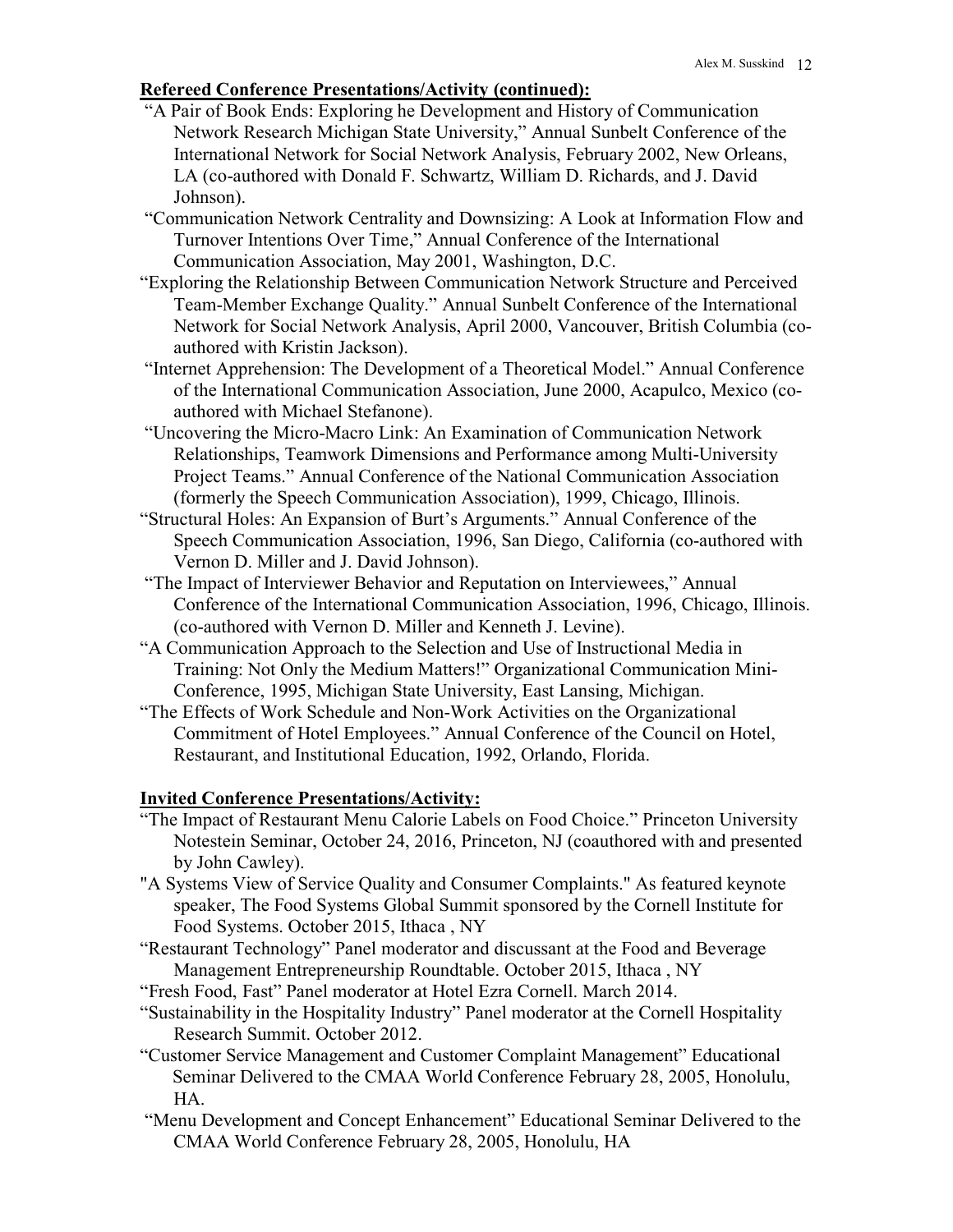# **Invited Conference Presentations/Activity:**

- "Customer Service Management and Customer Complaints" Educational Seminar Delivered to the Southwest Chapter of the Club Managers Association of America, April 4, 2005, Rio Rico, AZ.
- "The Restaurant as the Third Place" Hotel Ezra Cornell, School of Hotel Administration, April 8, 2005, Ithaca, NY.
- "The Customers' View on Restaurant Revenue Management" Hotel Ezra Cornell, Faculty Research Showcase, School of Hotel Administration, April 2, 2004, Ithaca, NY.
- "I Told You So! An Analysis of Word-of-Mouth Communication Resulting From Dissatisfying Service Experiences," Hotel Ezra Cornell, Faculty-Student Research Showcase, School of Hotel Administration, April 5, 2002, Ithaca, NY.
- "Communication Networks, Performance, and Decision Making," Session Chair, Annual Sunbelt Conference of the International Network for Social Network Analysis, February 2002, New Orleans, Louisiana.
- "Foundations in Organizational Communication Networks," Panel Respondent, Annual Conference of the International Communication Association, May 2001, Washington, D.C.
- "Customer Service, Technology, and What the Future Holds," Seminar Delivered to Hospitality Day, in Rimini, Italy. October 14, 2017.
- "Customer Service Management and Customer Complaints" Educational Seminar Delivered to the Cornell Family Weekend, October, 2013, Ithaca, NY.
- "Sustainability in Hospitality Operations" Center for Hospitality Research Webcast March 14, 2010.
- "Customer Service Management and Customer Complaints" Educational Seminar Delivered to the Central Florida Chapter of the Cornell Alumni Association, April 20, 2007, Orlando, FL.
- "Customer Service Management and Customer Complaints" Educational Seminar Delivered to the Charlotte Chapter of the Cornell Alumni Association, April 19, 2007, Charlotte, NC.
- "Customer Service Management and Customer Complaints" Educational Seminar Delivered to the Blue Ridge Mountain Chapter of the Cornell Alumni Association, April 18, 2007, Ashville, NC.
- "Customer Service Management and Customer Complaints" Educational Seminar Delivered to the Denver Chapter of the Cornell Alumni Association, April 20, 2006, Denver, CO.
- "Customer Service Management and Customer Complaints" Educational Seminar Delivered to the South West Cornell Alumni Association, April 21, 2006, Salt Lake City, UT.
- "Customer Service Management and Customer Complaints" Educational Seminar Delivered to the North East Texas Chapter of the Cornell Alumni Association, April 22, 2006, Dallas, TX.
- "Customer Service Management and Customer Complaints" Educational Seminar Delivered to the Southeast Chapter of the Cornell Alumni Association, March 8, 2005, Atlanta, GA.
- "Customer Service Management and Customer Complaints" Educational Seminar Delivered to the Cornell Club of Naples, March 9, 2005, Naples, FL.
- "Customer Service Management and Customer Complaints" Educational Seminar Delivered to the Cornell Club of Sarasota, March 10, 2005 Sarasota, FL.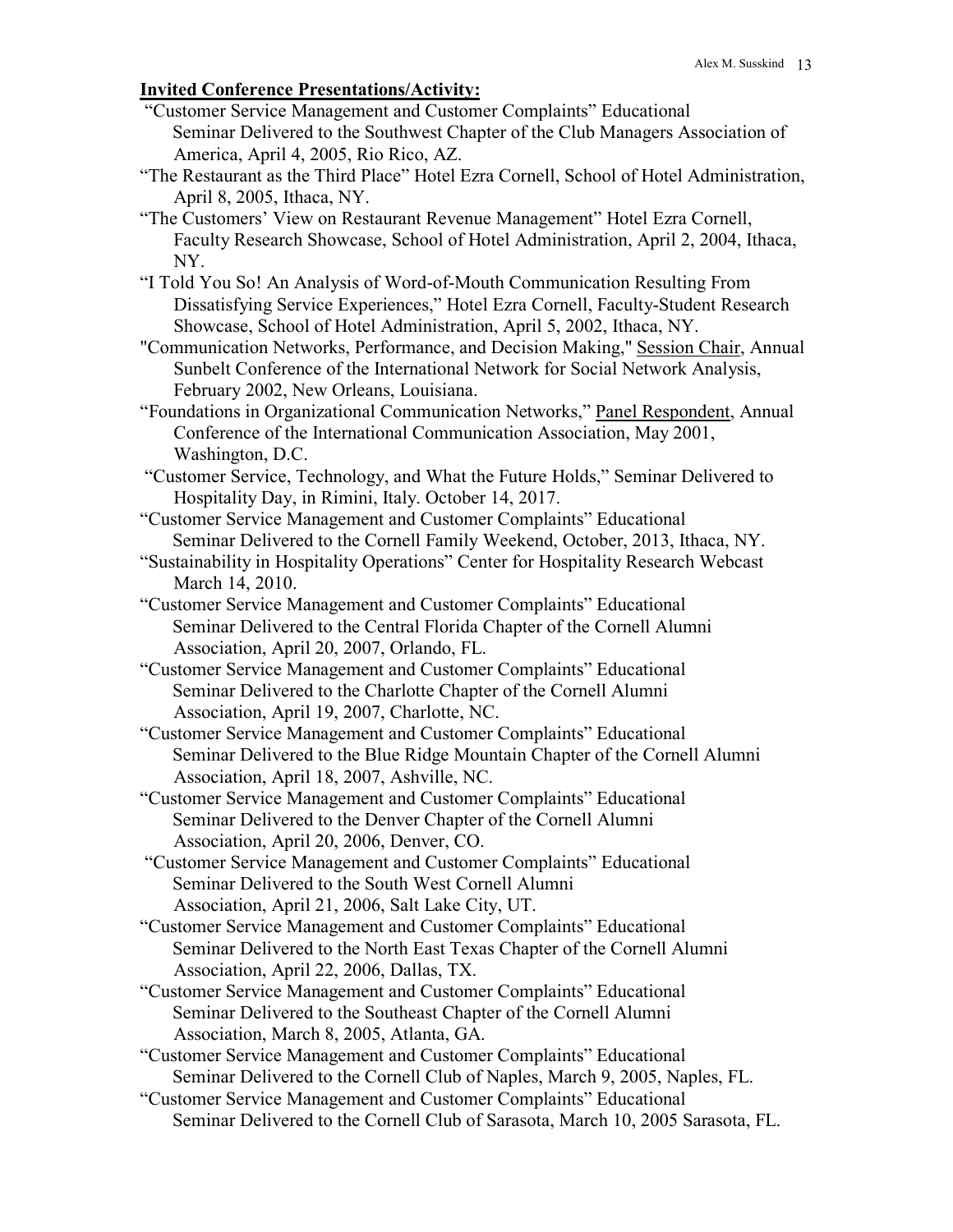# **Invited Conference Presentations/Activity (continued):**

- "Organizational Change and Networks," Special Topics in Organizational Communication (Comm 710), November 2002, Department of Communication, Cornell University, Ithaca, New York.
- "Organizational Change and Networks," Special Topics in Organizational Communication (Comm 710), November 2001, Department of Communication, Cornell University, Ithaca, New York.
- "Personality Correlates of Team-Based Networks," July 2001, Professional Development Program, School of Hotel Administration, Cornell University, Ithaca, New York.
- "Structural Equivalence, Structural Holes, and Social Capital," Seminar in Communication and Social Networks, (Comm 694), October 2000, Department of Communication, Cornell University, Ithaca, New York.
- "Organizational Change and Development," Organizational Communication (Comm 410/510), November 2000, Department of Communication, Cornell University, Ithaca, New York.
- "Organizational Change and Development," Organizational Communication (Comm 410/510), November 1999, Department of Communication, Cornell University, Ithaca, New York.
- "Teamwork and Foodservice Management" June 1999, Professional Development Program, School of Hotel Administration, Cornell University, Ithaca, New York.
- "Collaborative Academic Research Among Multi-University Project Teams: An Examination of Communication Network Relationships, Teamwork Dimensions, and Performance," Colloquium in Communication Research, February 1999, Department of Communication, Cornell University, Ithaca, New York.
- "Organizational Change and Communication," Seminar on Organizational Communication Issues (Comm 694), November 1998, Department of Communication, Cornell University, Ithaca, New York.

# **Editorial Board Membership/Activities**

*Cornell Hotel and Restaurant Administration Quarterly*, 1999 – present. *Guest Editor: Special Issue on Wine and Tourism in Hospitality,* 2020-2021.

*Journal of Hospitality and Tourism Research,* 2018 – present.

*Communication Research,* 2005 – present.

Ad hoc reviewer *Management Communication Quarterly,* 2013 – present.

Ad hoc reviewer *Journal of Service Management,* 2014 – present.

SMA Conference Paper Reviewer 2014 – present.

SMA Conference Best Paper Award Committee 2014 – present.

*Journal of Foodservice Business Research,* 2002 – present.

*PRAXIS: The Journal of Applied Hospitality Management*, 1998 – 2005.

*Journal of the National Association of College and University Food Service*, 1998 – 2001.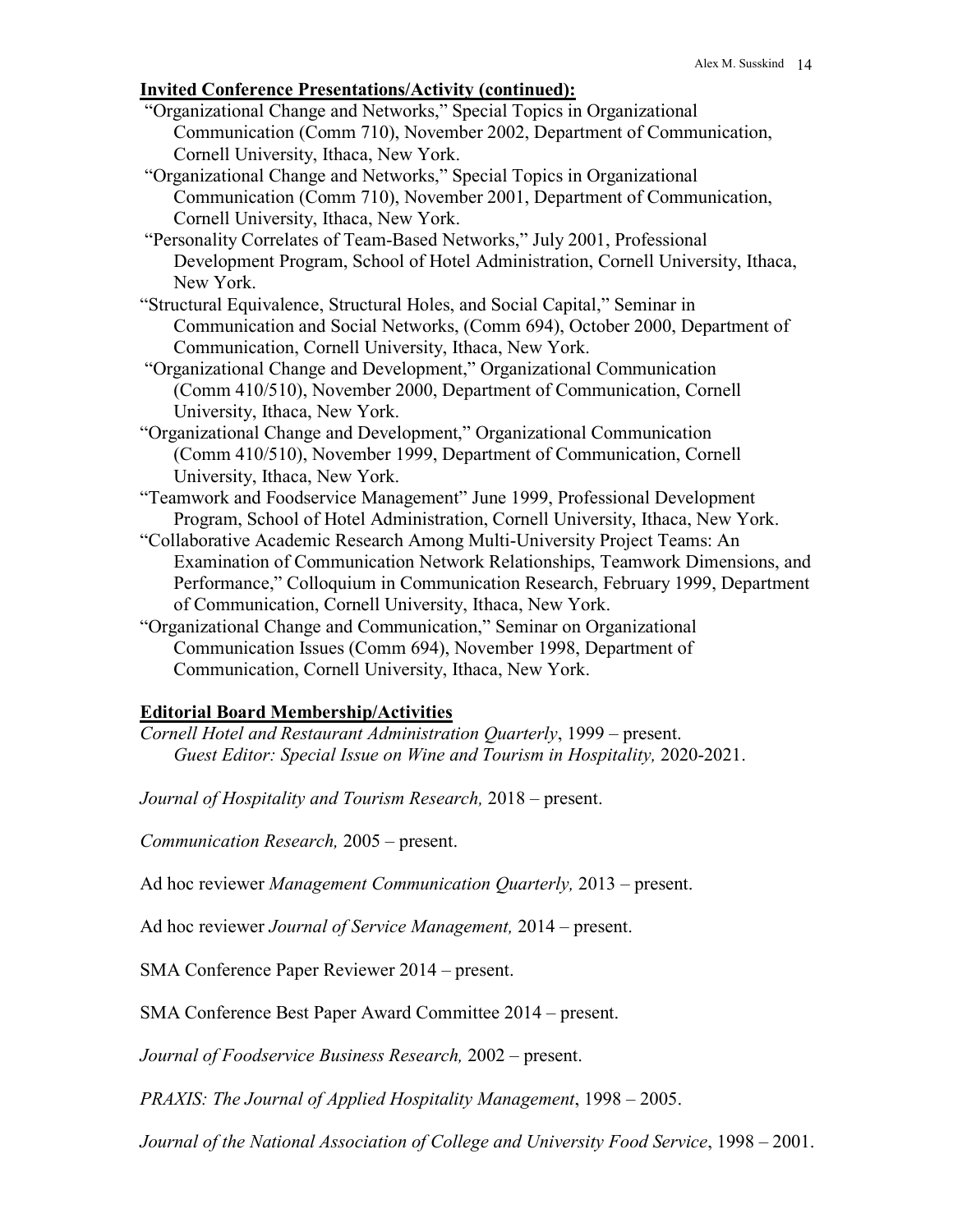#### **Editorial Board Membership/Activities (continued):**

*Journal of Management,* 1999 – 2002.

Ad hoc reviewer for *Applied Psychology,* 2009 – present.

Ad hoc reviewer for J*ournal of Computer-Mediated Communication,* 2009 – present.

Ad hoc reviewer for *Journal of Service Research,* 2006 – present.

Ad hoc reviewer for *Human Relations,* 2004 – present.

Ad hoc reviewer for *Journal of Applied Psychology,* 2003 – present.

Ad hoc reviewer for *Communication Monographs,* 2003 – present.

Ad hoc reviewer for *Communication Research,* 2000 – 2005.

Ad hoc reviewer for *Journal of Applied Communication Research,* 2001 – present.

Ad hoc reviewer for *Annals of Tourism,* 2001 – present.

Ad hoc reviewer/Annual conference paper reviewer for *Academy of Management Journal,* 2001 – present.

#### **Competitive Grants**

Center for Hospitality Research, September 2017, \$5,000 awarded to study the impact of restaurant menu calorie labels on food choice in full-service dining.

Cornell College of Human Ecology Building Faculty Connections Program, May 2016, \$3,000 awarded to study the impact of restaurant menu calorie labels on food choice in full-service dining.

Cornell Institute for Social Sciences, Small Grant Program, March 2016, \$5,000 awarded to study the impact of restaurant menu calorie labels on food choice in full-service dining.

Cornell Institute for Healthy Futures, January 2016, \$6,000 awarded to study the impact of restaurant menu calorie labels on food choice in full-service dining.

Cornell Institute on Health Economics, Health Behaviors and Disparities, November 2015. \$10,000 to study the impact of restaurant menu calorie labels on food choice in full-service dining.

Sen. T. Cochran Fellowship Program 2010 – Appointment was to instruct Nigerian Restaurateurs about the global restaurant business.

Sen. T. Cochran Fellowship Program 2009 – Appointment was to instruct Chinese Restaurateurs about the global restaurant business.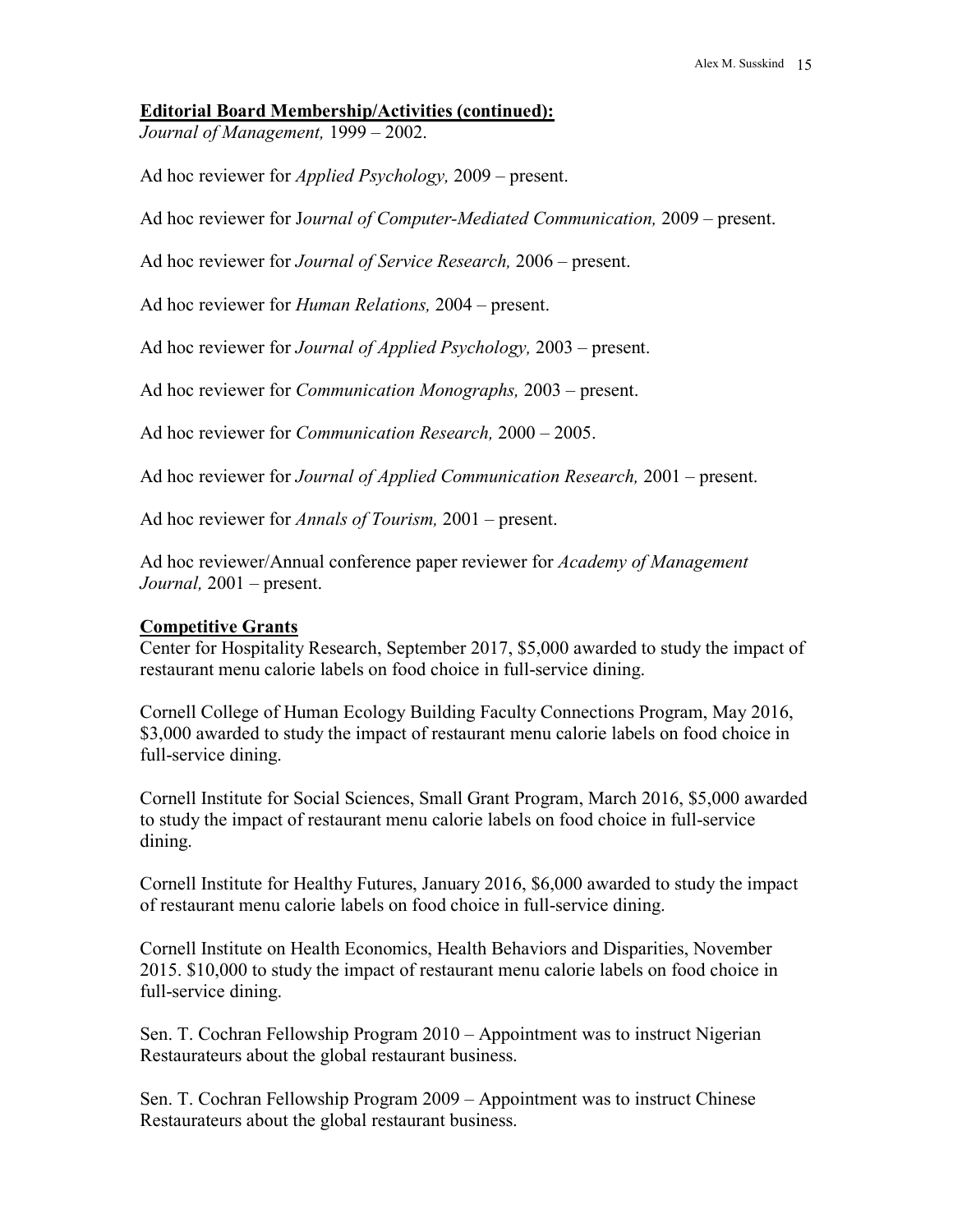# **Competitive Grants (continued):**

Center for Hospitality Research – Research Fellow 2009/2010 – Appointment was awarded to conduct research to examine the effects of sustainable technology in hotels.

Center for Hospitality Research – Research Fellow 2006/2007 – Summer appointment was awarded to conduct research to examine complaint communication in multi-unit restaurants and the effects of downsizing among in a corporate setting.

Center for Hospitality Research – Research Fellow 2005/2006 – Summer appointment was awarded to conduct research to examine mystery shopper programs and complaint communication in multi-unit restaurants.

# **Awards**

Council on Hotel, Restaurant, and Institutional Education (CHRIE) "Best Paper Award 2017" – Awarded by ICHRIE and the *JHTR* Editorial Board for the paper entitled: "Guest-Server-Exchange Model (GSX) and Organizational Performance: A Look at the Connection Between Service Climate and Unit-Level Sales In Multiunit Restaurants" (by Susskind, Kacmar, & Borcchgrevink). *Journal of Hospitality and Tourism Research.* 

2014 "Best Reviewer Award" Health Care/Hospitality Management/Public Administration Track. Awarded by the Southern Management Association.

2014 Industry Relevance Award – Awarded by the Center for Hospitality Research for the *CHR Report* "Hotel Guests' Reactions to Guest Room Sustainability Initiatives" (by Susskind and Verma). Volume 11 (6).

2008 Industry Relevance Award – Awarded by the Center for Hospitality Research for the *CHR Report* "An Examination of Guest Complaints and Complaint Communication Channels: The Medium Does Matter!" Volume 6 (14).

Council on Hotel, Restaurant, and Institutional Education (CHRIE) "Article of the Year 2001" – First Runner Up – Awarded by CHRIE and the *JHTR* Editorial Board for the article: "Customer Service Behavior and Attitudes Among Hotel Managers: A Look at Perceived Support Functions, Standards for Service, and Service Process Outcomes" (by Susskind, Borchgrevink, Brymer, & Kacmar). *Journal of Hospitality and Tourism Research.*

Council on Hotel, Restaurant, and Institutional Education (CHRIE) Research Fellowship (1998). Full summer support was granted in Orlando, Florida at the Educational Institute of the American Hotel and Motel Association to conduct research in The Center for Hospitality Research Solutions examining *Research Alliance* team-member interaction.

"Joel Chrylser Research Award" (1997-1998). Received \$ 2,900 dollars from the Department of Hospitality Administration at Florida State University to develop a food production video instructional program in CD ROM format. This project was jointly supported by the Learning Systems Institute at Florida State University.

"First Year Assistant Professor Award" (1997). Received \$10,000 dollars from The Council on Research and Creativity, Florida State University to examine factors that affect the organizational climate of service-based organizations.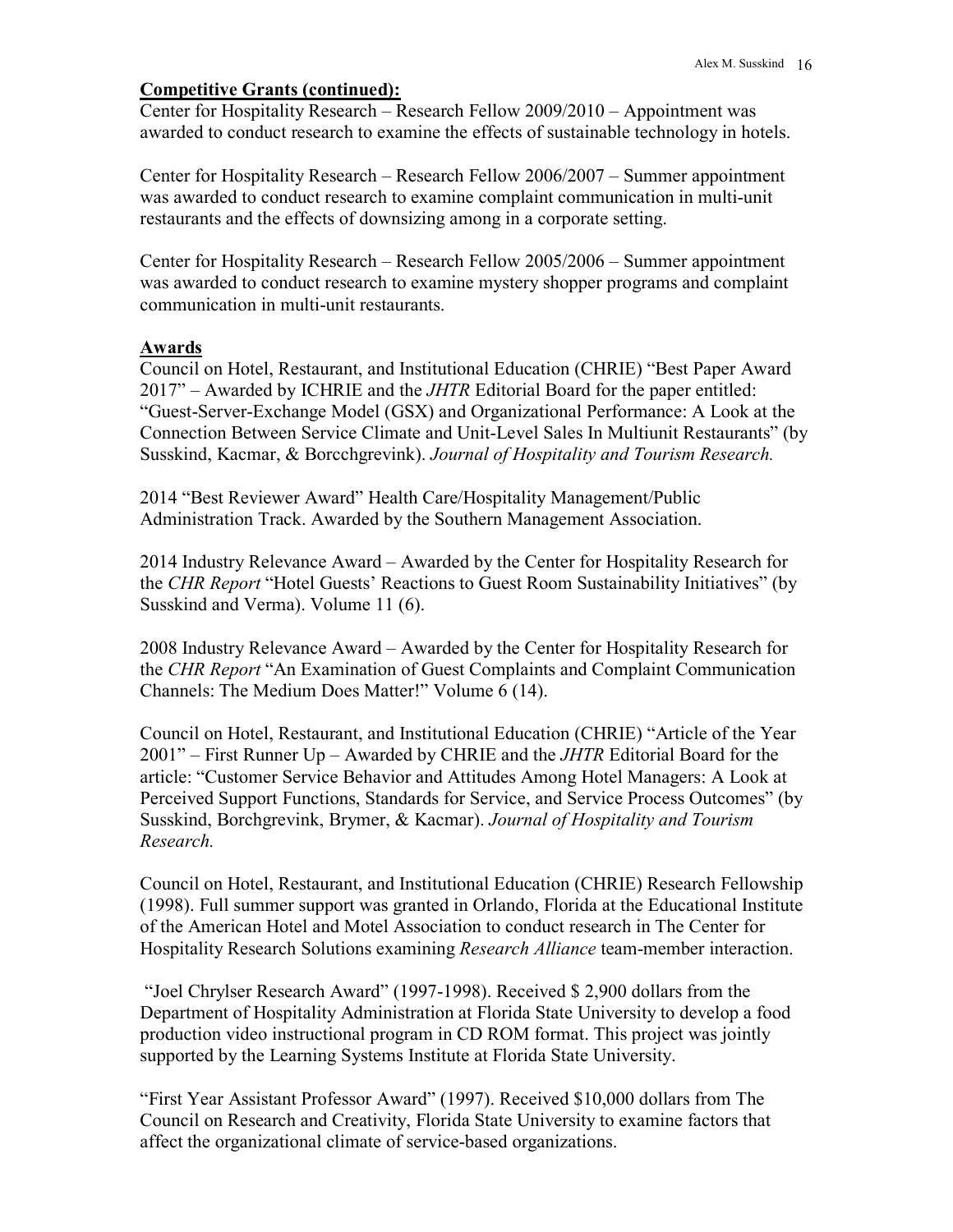### **Doctor of Philosophy Committee Membership at Cornell University**

Devan Rosen (Ph.D., 2007) Department of Communication, College of Agriculture and Life Science (CALS). Peggy Odom (Ph.D., 2006) Department of Communication, CALS. Siyoung Chung (Ph.D., 2006) Department of Communication, CALS. Michael Stefanone (Ph.D., 2004) Department of Communication, CALS. Kristin Jackson (Ph.D., 2003) Johnson Graduate School of Management. Jae Shin (Ph.D., 2003) Department of Communication, CALS. Jennifer Good (Ph.D., 2003) Department of Communication, CALS.

### **Master of Science Committee Membership at Cornell University**

Jennifer O'Halloran (M.S., 2004). Department of Communication, CALS. Kyong Park (M.S., 2002). Department of Communication, CALS. Michael Stefanone (M.S., 2001). Department of Communication, CALS. Kelly House (M.S., 2001) Department of Food Science, College of Human Ecology.

### **Masters of Professional Studies Committee Membership at Cornell University**

Kent Vandersill (MPS, 2001) School of Hotel Administration. Lawrence Chua (MPS, 1999). Department of Marketing and Food Distribution, CALS.

# **SERVICE DUTIES**

Curriculum Committee/Educational Policy Committee Fall 2009 – Spring 2010 and Fall 2011 to present.

Faculty Policy Committee 2003 – 2006 and 2016 – present.

Faculty Fellow, Donlon Hall, Fall 2003 – present.

Faculty Senator – Fall 2015 – 2016.

Cornell University Alumni Association Faculty Road Show, Spring 2005 – present.

Undergraduate and Graduate Interview Team. School of Hotel Administration, Spring 1999 – present.

Cornell Undergraduate Research Board – Hotel School Representative Fall 2002 – 2006.

Academic Deficiency Board – Fall 2008 – 2014.

Academic Integrity Hearing Board Fall 2002 – Spring 2003 and Fall 2005 – 2011.

Master Advisor, Fall 2001 – 2005.